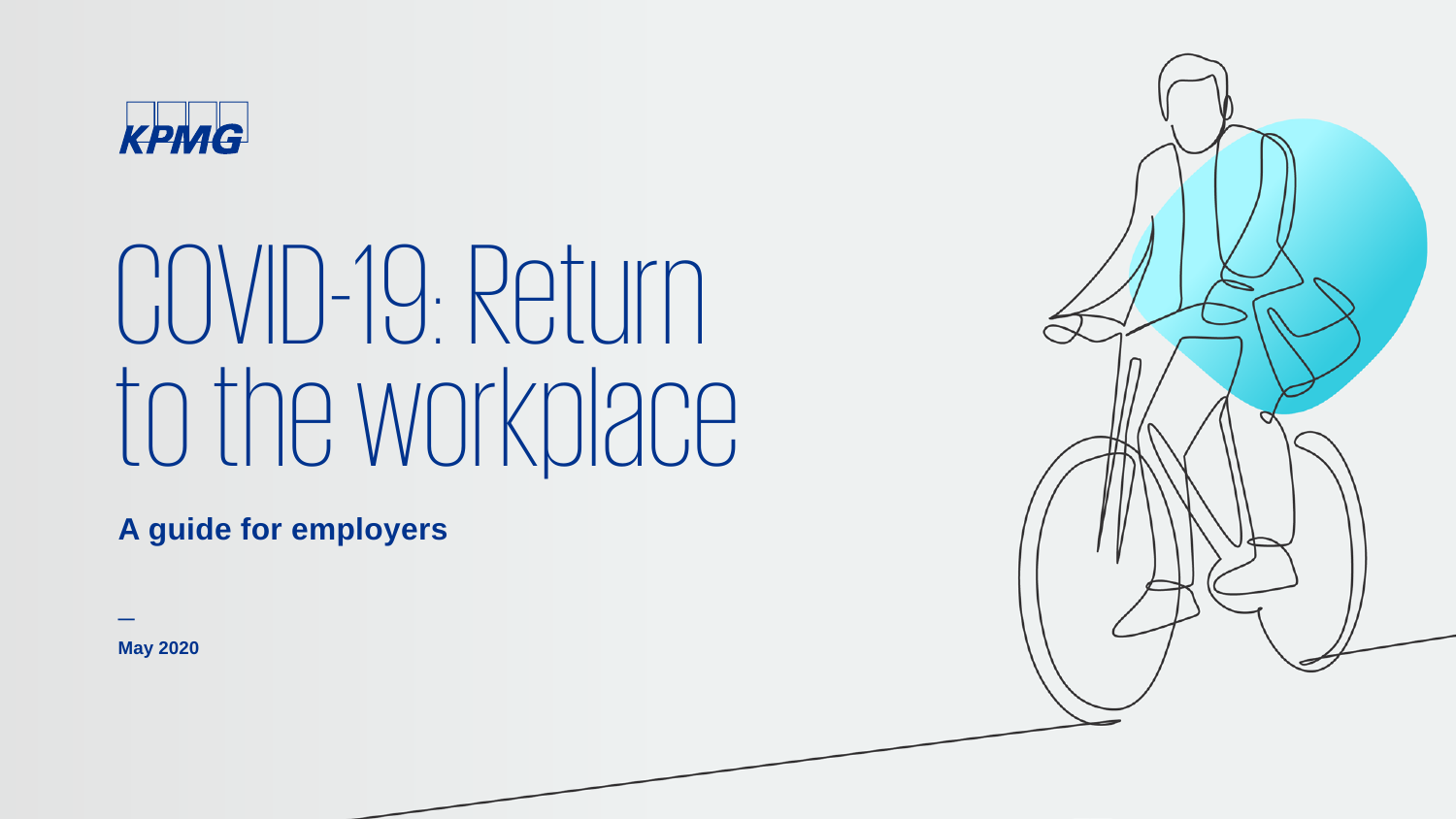### [Guiding principles](#page-13-0)

- The health, safety and wellbeing of employees is the top priority.
- Your plan should be prepared in consultation with your Human [Resources or People team, including](#page-13-0)  representatives from Health & Safety, Legal, and Quality & Risk Management. You may also want to consider engaging a local medical professional or an expert in the prevention of communicable disease transmission in the workplace, to review the reasonableness of your plan in light of the threat posed by COVID-19.



### [Assumptions](#page-13-0)

- The COVID-19 threat will remain in the environment and represent a significant health threat until a vaccine and/or effective treatments are broadly available.
- We expect national, provincial and/or local governments (including health [authorities\) to establish risk levels and](#page-13-0)  provide guidance regarding their requirements and approach to the easing or lifting of restrictions.
- At a minimum, organizations must build their "return" plans to ensure strict adherence with all government requirements and guidance.

### [Government actions](#page-13-0)

- We expect national, provincial and/or local governments to establish risk levels so that businesses (as well as the public) can understand the current state of the COVID-19 threat.
- We expect governmental guidelines to explain when and where to lift restrictions, based on the assessed threat level at the time as well as information and guidance on how to [ensure the safety and wellbeing of its](#page-13-0)  citizens.



DISCLAIMER: The information contained herein is of a general nature and is not intended to address the circumstances of any particular individual or entity. Although we endeavor to provide accurate and timely information, there can be no guarantee that such information is accurate as of the date it is received or that it will continuance to be accurate in the future. No one should act on such information without appropriate professional advice after a thorough examination of the particular situation.

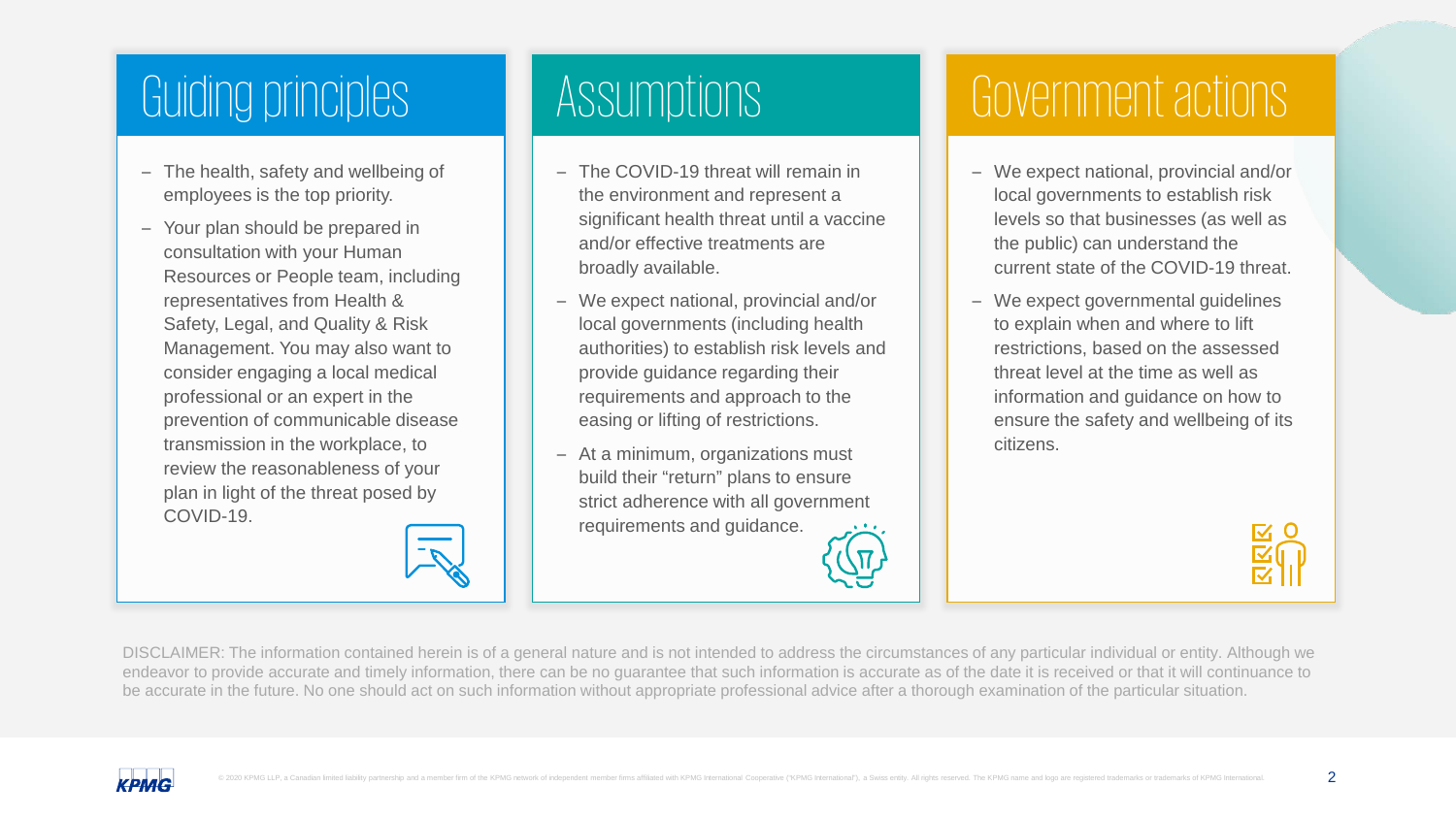### Four phases of responding to the COVID-19 crisis



Returning to the workplace is part of the *Recovery* phase. When organizations make decisions about longer term policies – e.g.: working from home, travel guidelines, etc. – they must ensure they look ahead to the *New Reality* phase that will emerge once a COVID-19 vaccine or treatment is found.

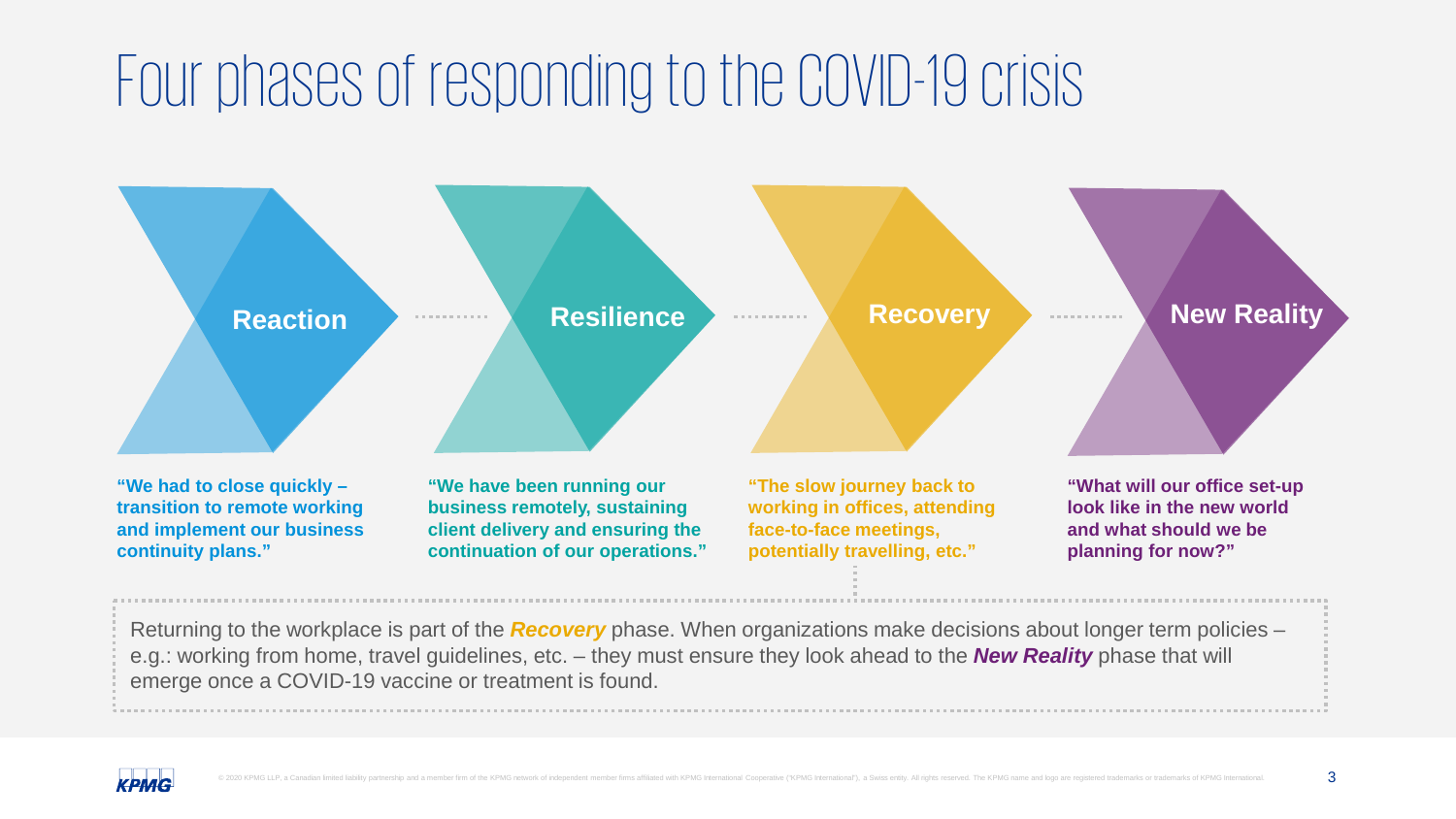### Public confidence and trust is critical to the economic recovery

A comprehensive plan to safely bring people back to the workplace is essential to build public confidence and ensure the economic recovery.



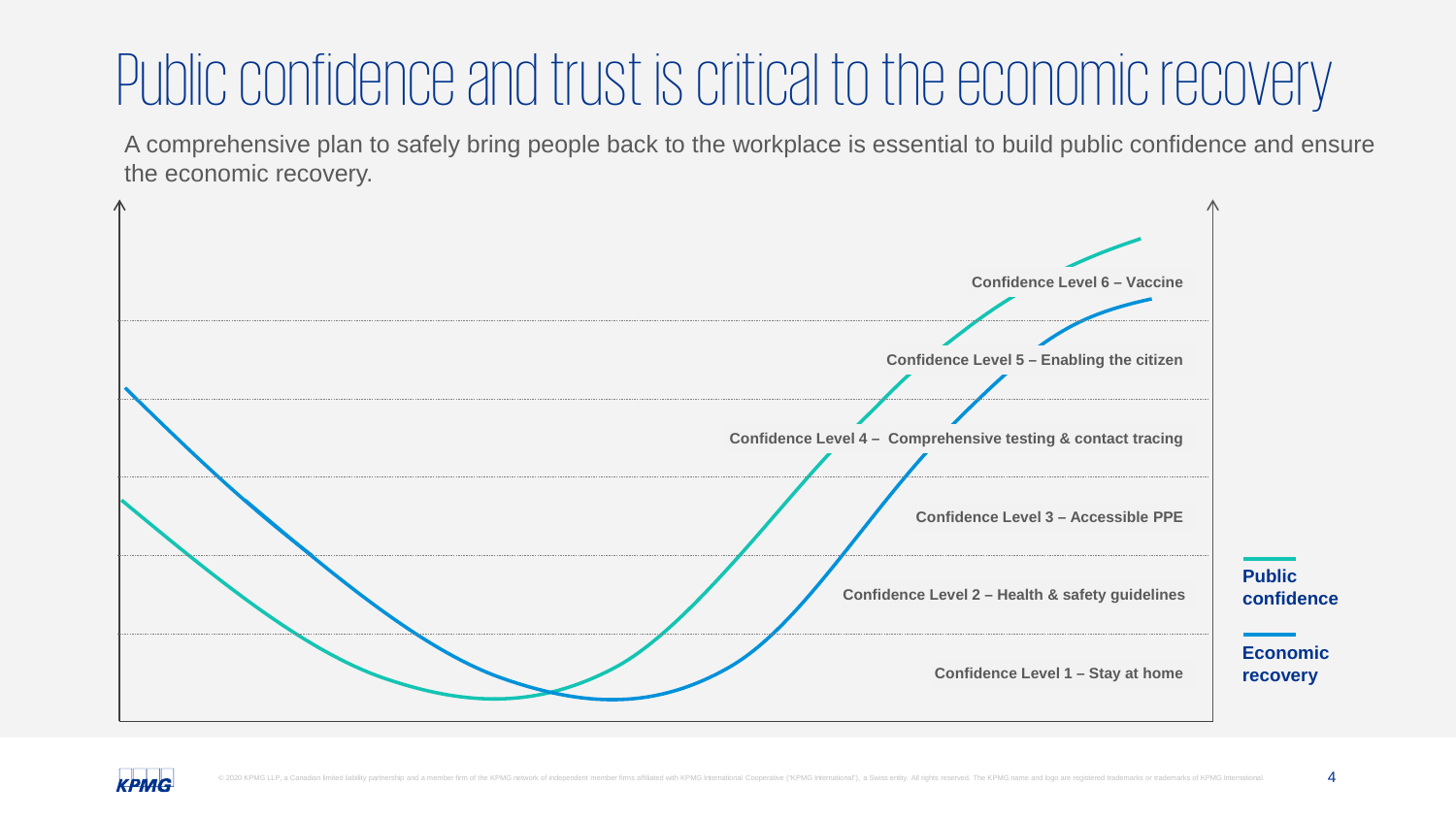## Do we need to return our workforce to the premises?

Organizations must be clear on what they want to achieve by allowing people to return to the workplace, and have completed an assessment of business benefits versus risk.

Organizations may wish to consider a phased return to work. Before executing plans, there are a number of considerations that should be addressed, including thoughts around which groups should be returning first. Considerations include:

Office operations teams / shadow teams Risks to mental health and well-being Unsuitable work space at home Access to a specific workstation set-up Impact of home working on employees' ability to learn on the job. Additional equipment required to be able to fulfil their role Roles that cannot operate effectively working remotely Roles that cannot be performed in full or part outside the office Poor internet connectivity Employee dependence on public transport to get to an office location. **1 2 3 4 5 6 7 8 9 10**

If consistent with local health authority guidance, consider giving priority access to people who have developed COVID-19 antibodies.

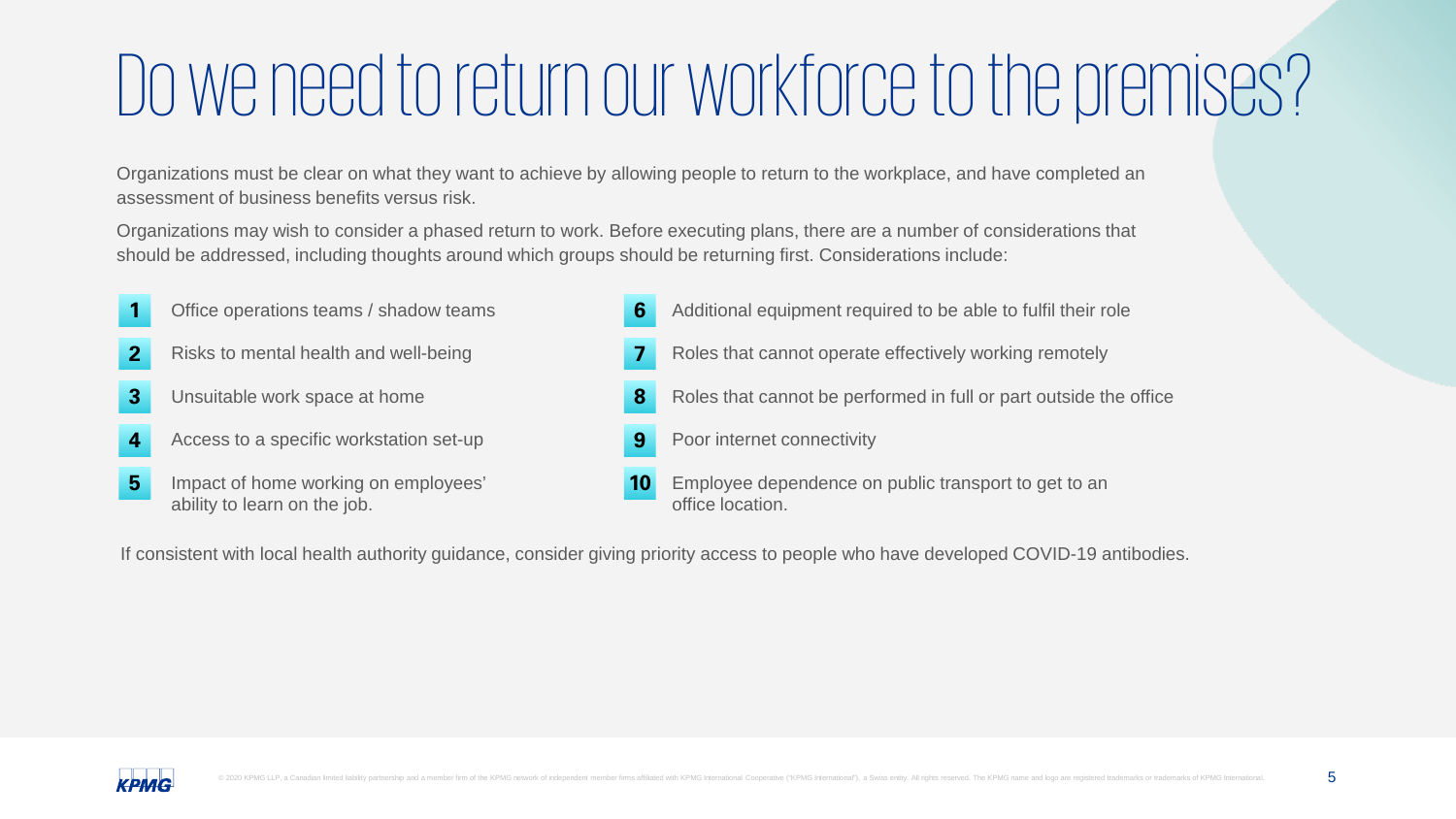### Returning to the workplace

If the organization determines that a return to work is beneficial for all employees or specific groups within the workforce, it is advised to engage early with building management, brokers and insurers to confirm appropriate risk management mitigations/considerations are in place.

Organizations have a duty to first and foremost protect the health and wellbeing of their people, as well as clients and other visitors to their offices. To ensure that an orderly, efficient process is in place and ready for implementation, it is encouraged to start forming return to work plans in advance of indications that national, provincial or local government may begin easing or lifting restrictions.

Although COVID-19 is a plan, and the actions required, will differ according to applicable law. It global pandemic, it is unlikely that one global 'panacea' approach to the easing of lockdowns will materialize. The scope of the is therefore important that each organization is familiar with the applicable laws, regulations and policies that apply to the health and safety of their people, including visitors to their premises, and the unique threat posed by COVID-19, before implementing measures that attempt to mitigate the risk of people being infected and contribute to providing a safe and healthy environment in the office.



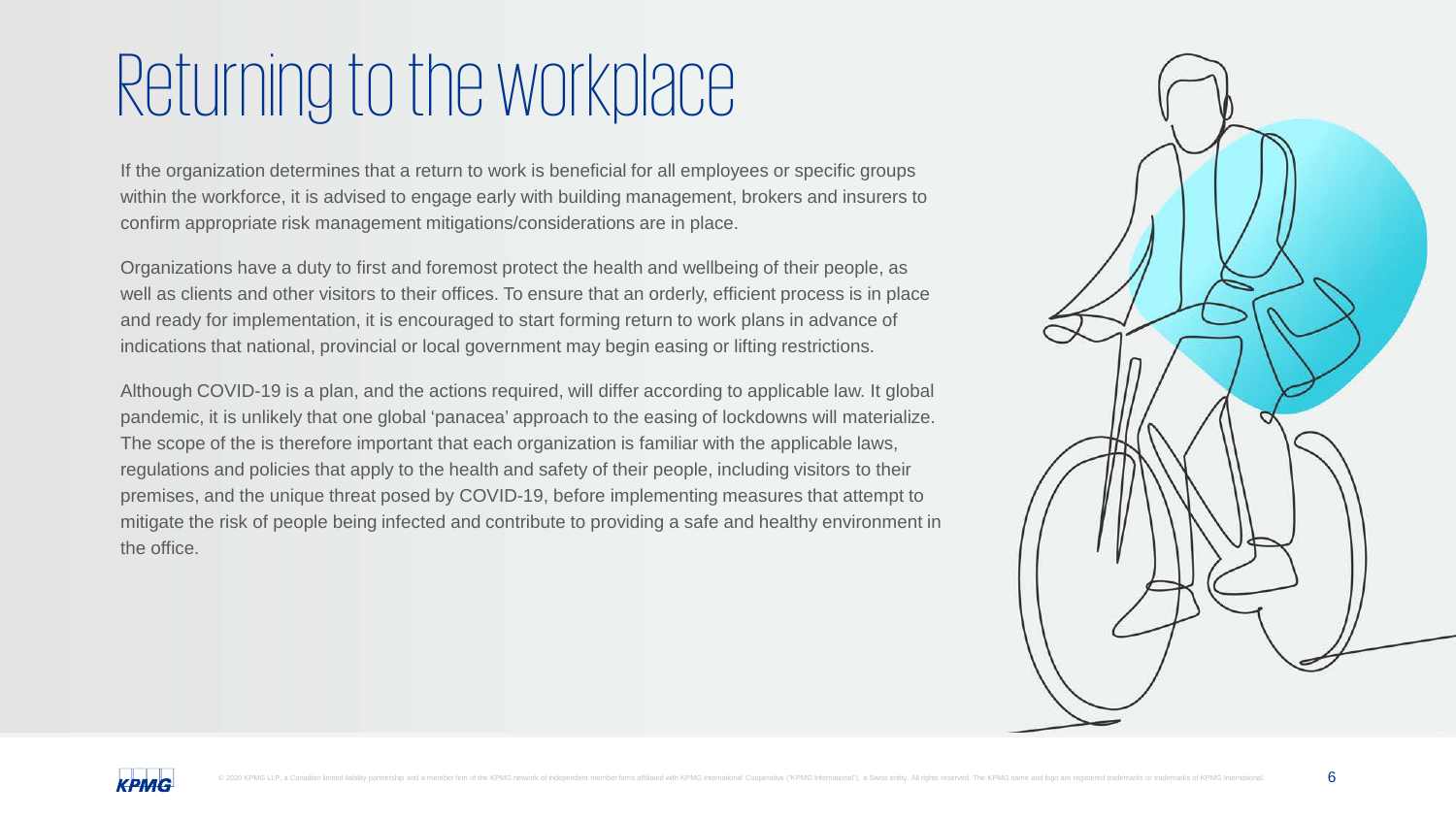### Return to the workplace framework

Three distinct stakeholder groups need bespoke information. Bringing people back to the workplace requires coordination among these groups. It is important to design activities, procedures and content in a way that will be best consumed by each group.



employees and workplace visitors to ensure their health, safety and well-being?

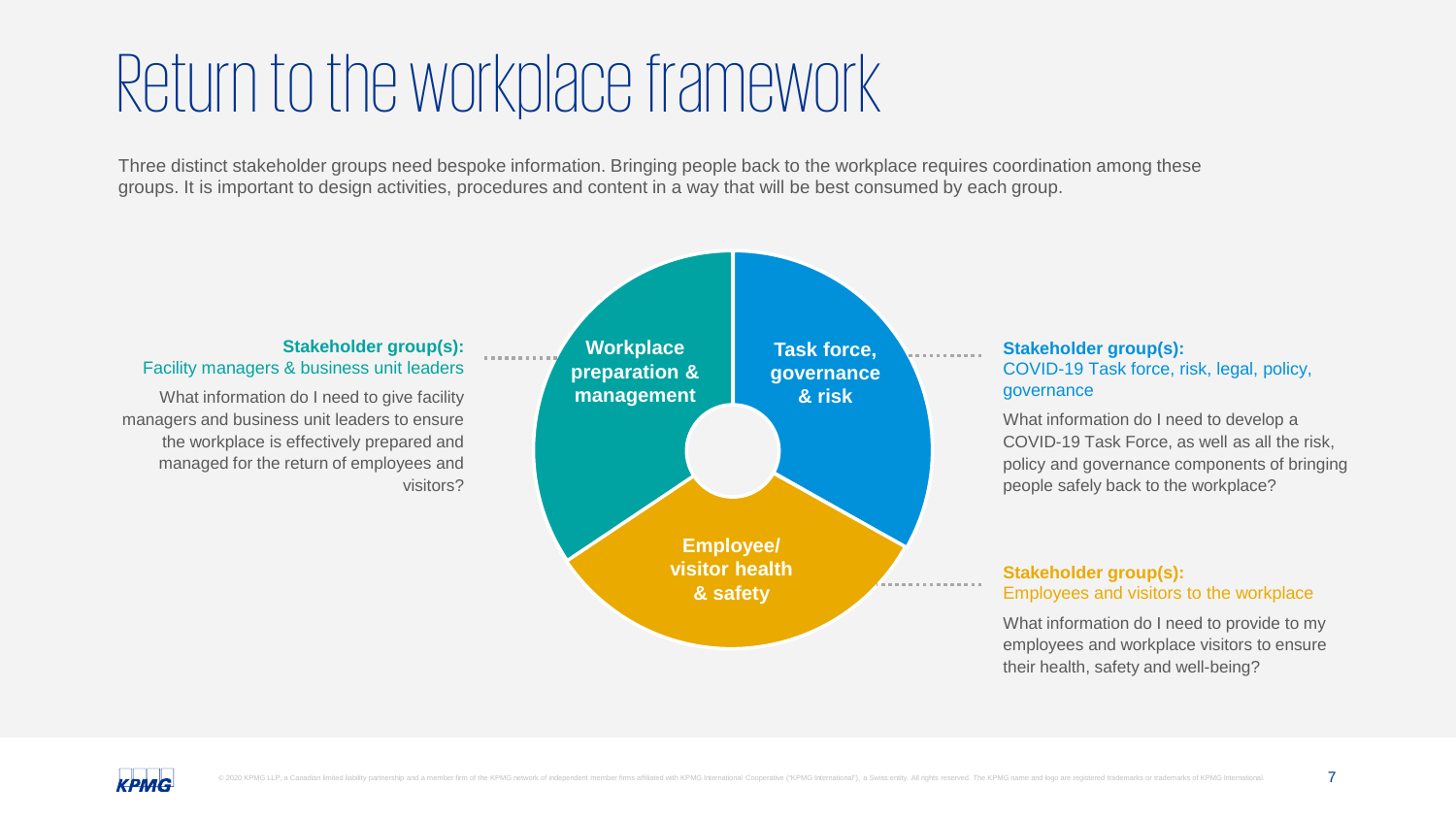## Return to the workplace framework



Across every iteration communication, monitoring (internal and external) and reporting are essential activities

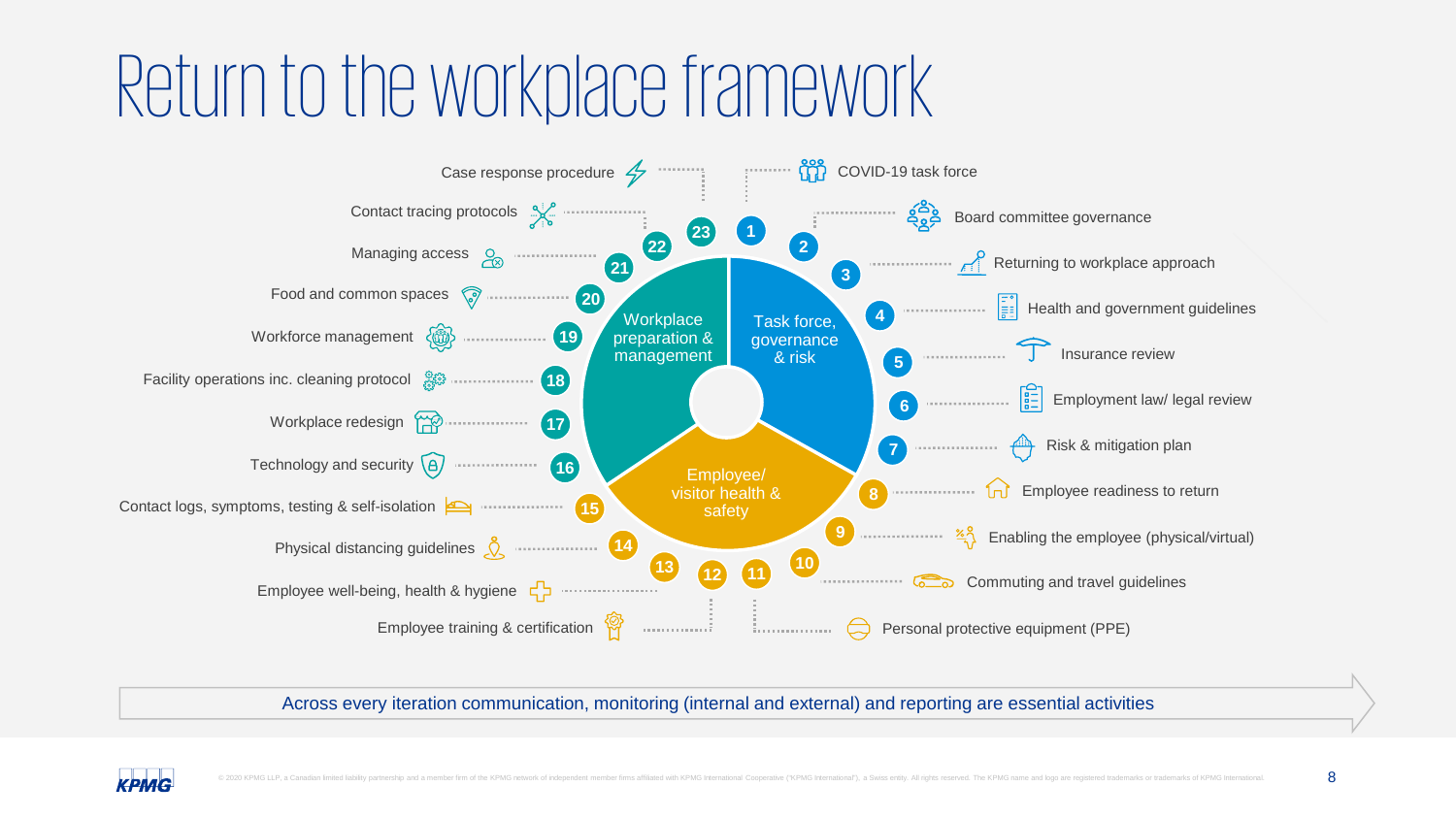### Completing cycles of the framework is essential for success

We will work with you to cycle through this framework at each stage of your Return to the Workplace journey. We will start Cycle 1 with an assessment to understand how thorough we need to be, how fast you need your people to return and your current activities to date. Based on this, we will know the depth, breadth and timelines going forward.



- Expand or reduce number of people in the workplace
- Understand what is working and what is not and make improvements

Across every iteration communication, monitoring (internal and external) and reporting are essential activities

– Assess whether ready to bring

– Develop implementation plan – Address critical roadblocks

people back



– Understand activities to date

– Recognize critical areas and

across all areas

roadblocks

– Communicate effectively with all stakeholder groups

– Develop ways to monitor and

report progress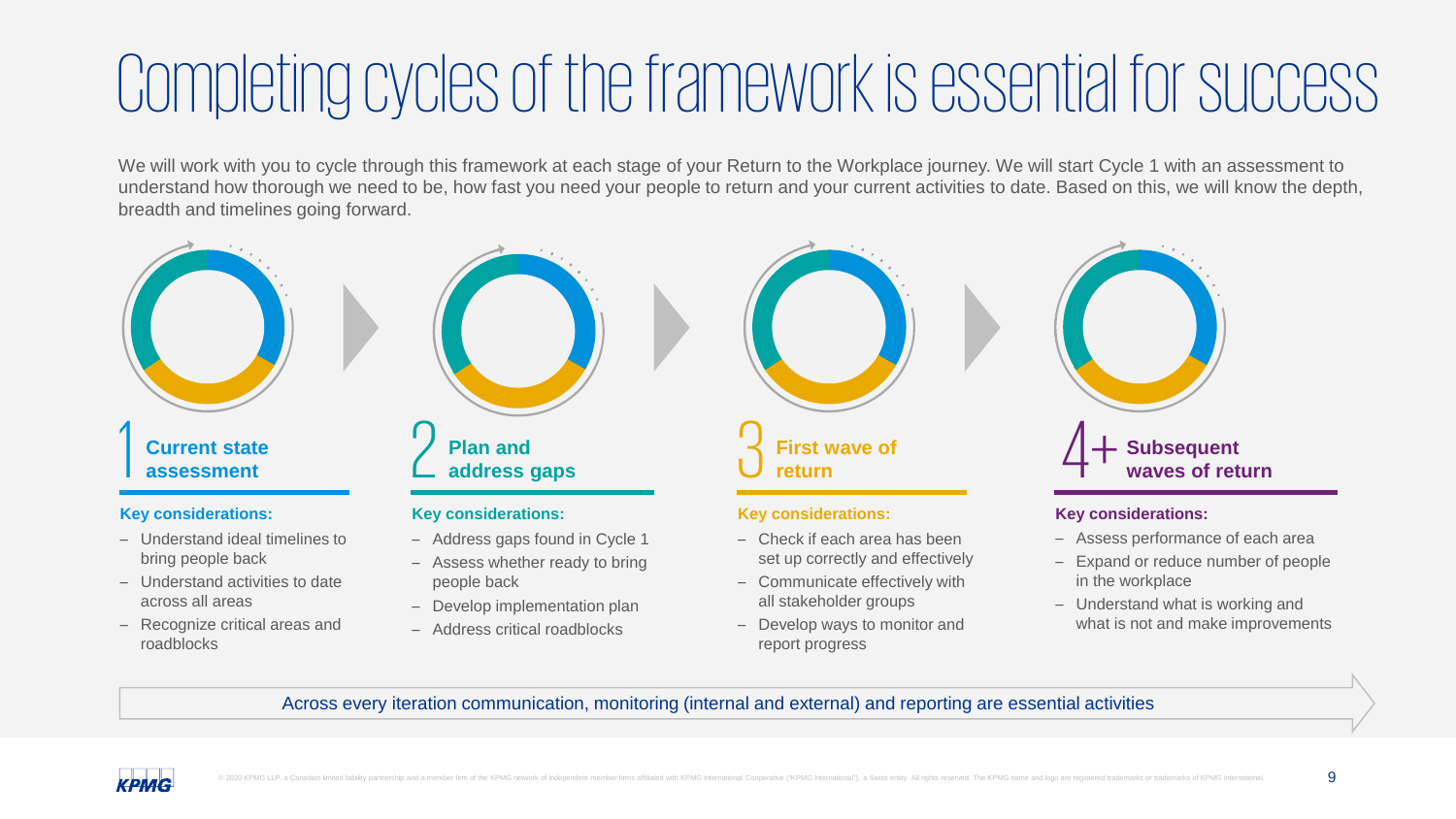# The objective is to create a plan that will…

### [Allow a gradual and phased return](#page-13-0)

#### **The phased return of employees to offices and client locations**

[A return to the office should be gradual and is advised to occur in](#page-13-0)  phases, allowing organizations to test, evaluate and adjust mitigation processes and protocols prior to reopening offices to larger numbers of returning employees and visitors.

For example, organizations may want to consider a first phase return to include employees whose functions are critical to office operations or those whose functions cannot be fully performed outside the office. A gradual, phased approach also gives those employees who have concerns about returning to the office additional time to begin to make the necessary emotional readjustments.

Should governments quickly re-implement restrictions due to a resurgence in the threat (e.g.: new community outbreak), the gradual phased approach will allow for the rapid implementation of an appropriate response.

### [Mitigate the heath and safety risk](#page-13-0)

#### **[Mitigating the health and safety risks to people, clients](#page-13-0)  and community**

In their plan, organizations should include protocols to manage those employees who may be in a high risk category for exposure to COVID-19.

Refer to respective governmental health authorities to understand high risk criteria as there are varying definitions.

Assess the impact of working remotely on those who may have limited "home office" infrastructure.

Organizations may wish to postpone the return of those employees commuting on public transport whose functions can be fully performed outside the office.

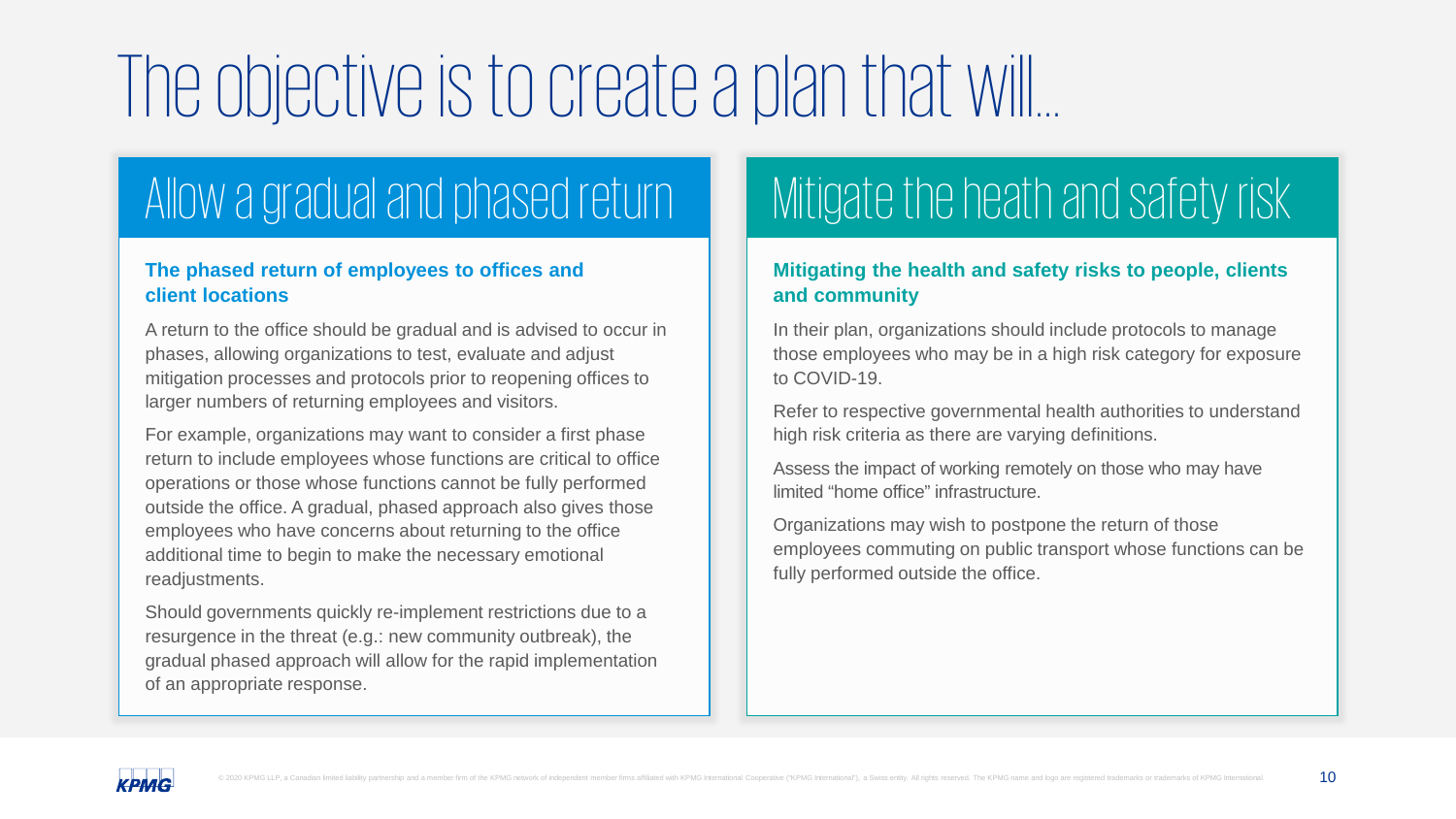**Access controls**  (screening) for employees,<br>visitors and vendors



**Physical distancing Physical distancial**<br>(also known as social<br>distancing)





**Office cleaning and hygiene** 

The following are four key mitigation measures that organizations should consider implementing once they have determined that a return to the workplace is necessary for all or part of your workforce.

These are based on guidance from government and private health authorities, including the World Health Organization (WHO), Government of Canada COVID-19 update page, US Centers for Disease Control and Prevention (CDC), EU Center for Disease Control (ECDC), and International SOS (ISOS), KPMG International's private global medical and security support provider.

Information from these organizations is based on what is currently known about COVID-19. Governments may issue guidance that differs from what is suggested here, and companies are advised to implement those in addition to, or instead of, these four key measures.



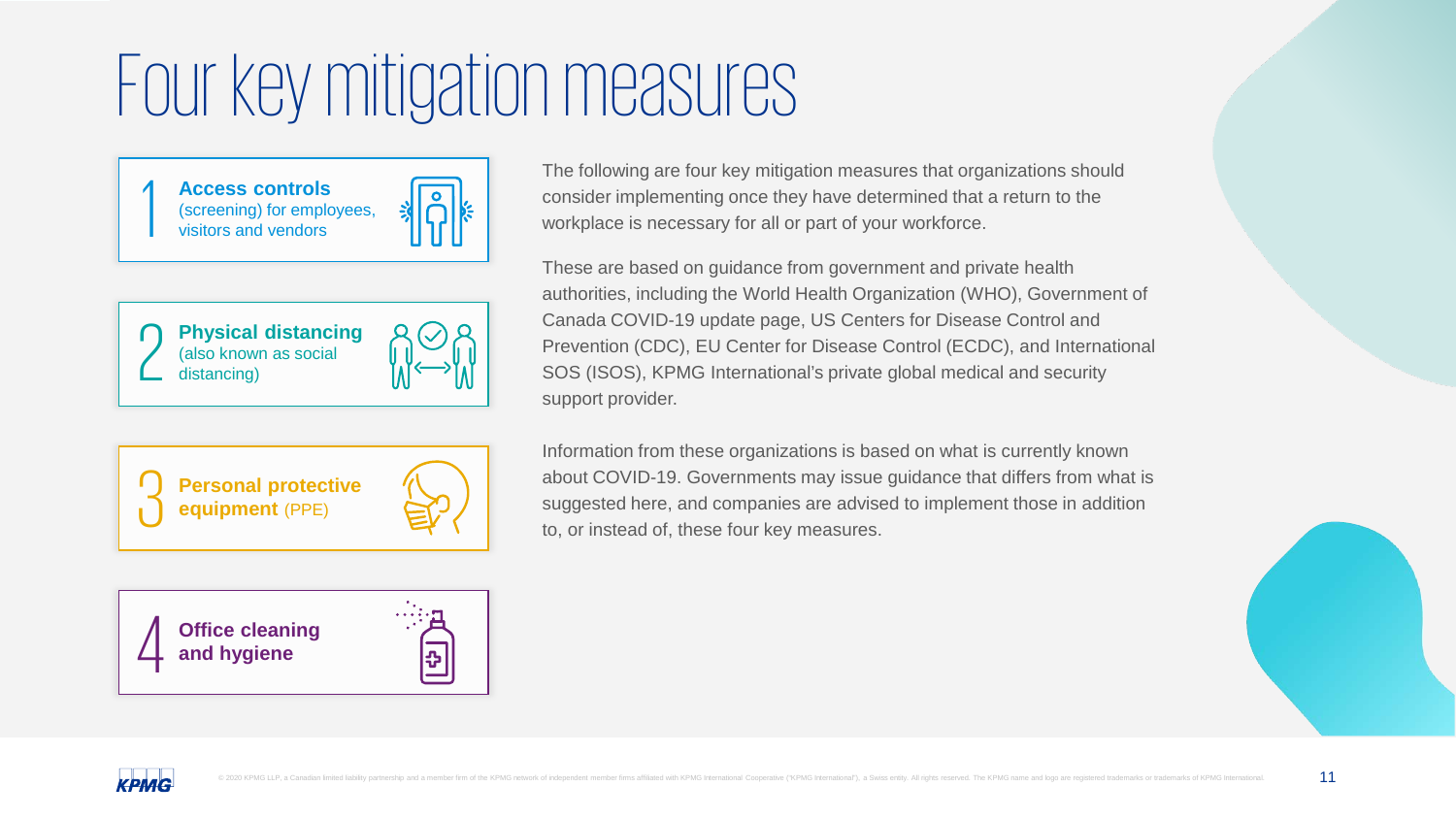**Access controls**  (screening) for employees, visitors and vendors



**Physical distancing Physical distancial**<br>(also known as social<br>distancing)







The objective is to safeguard the health and safety of all those involved and avoid any risk of potential infection. Organizations should consider implementing measures to ensure that employees, visitors and vendors (e.g.: contracted support) stay home if they are not feeling well.

#### **Consult with building management**

If your premises is leased, consult with building management to determine what procedures they propose to implement when people return to the office.

#### **Temperature checks**

Organizations may consider advising all groups to self-assess their physical conditions and wellbeing before returning to workplace. Should anyone at the site feel unwell and experience symptoms such as fever, promptly ensure the member is sent home and seek professional medical consultation.

#### **Brief your people**

Advise teams to stay at home if they are experiencing any signs of illness or if they are sharing a household or have been in contact with someone who has tested positive for COVID-19 over the past 14 days.

#### **Self-affirmation**

Proactively remind people to take care and be vigilant about their own health, and provide employees with confidence that protocols are in place to maintain safety measures. Organizations should consult with their legal, risk management and/or information protection group before implementing any such communication.

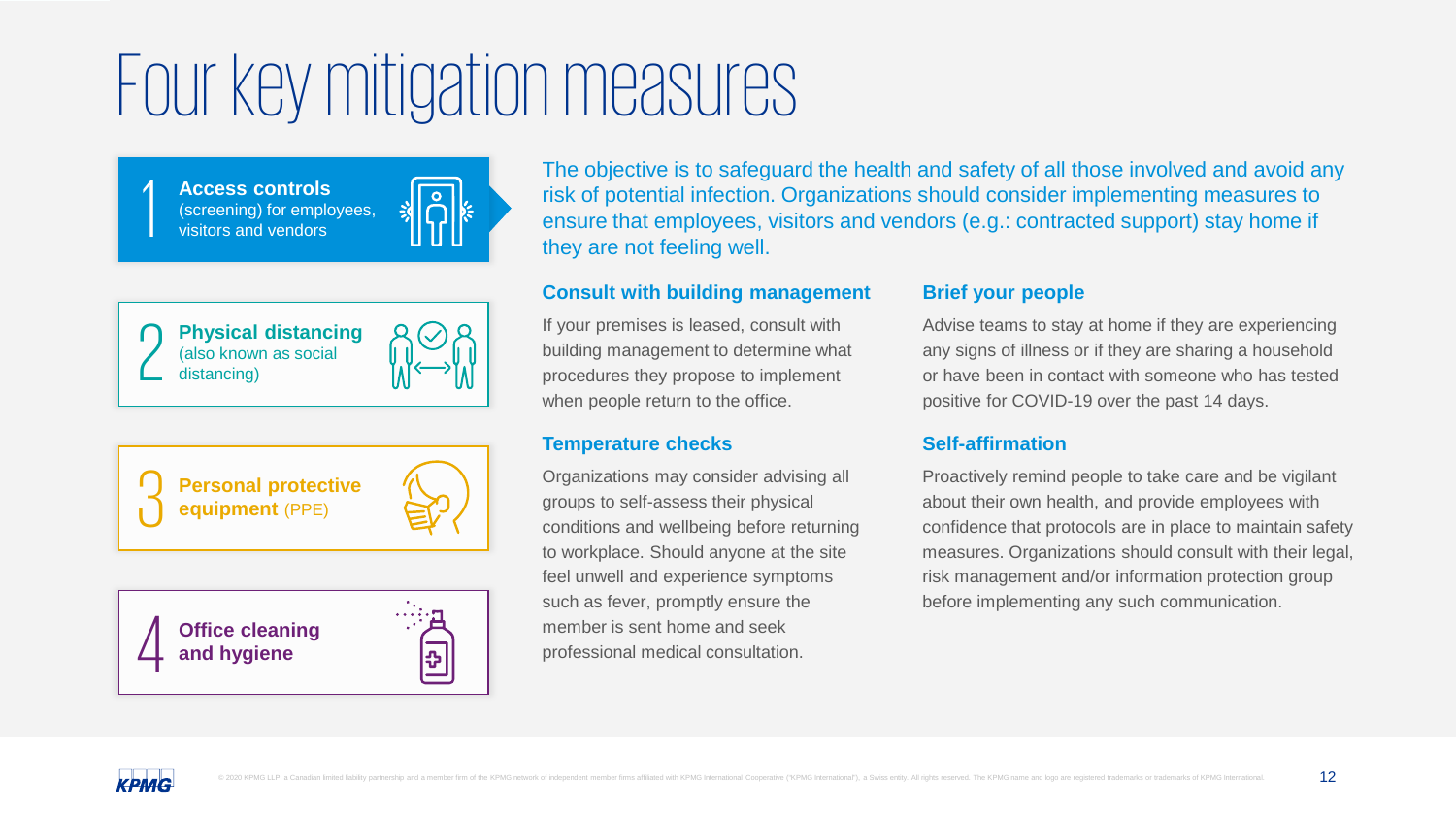(screening) for employees,<br>visitors and vendors



**Physical distancing Physical distancial**<br>(also known as social<br>distancing)







### Access controls **Access controls – sample checklist**

- $\checkmark$  Consult building/office management on returning to the office and agree on a timeline.
- $\checkmark$  Work with the building/office management company on potential entry procedures, for example temperature checks; infra-red gates or temperature guns; subject to local regulation and practice; to control spread but also a visible indicator of safety.
- Develop a visitor policy and process for your premises, where applicable gain an understanding of clients' visitor policies.
- Identify a declaration process for staff and visitors to complete prior to or on entering the building
- Establish a database of all staff health, quarantine declaration status, location data and analytics (complying with local data privacy rules).
- Establish response team for confirmed cases
- $\checkmark$  Dedicate and equip isolation spaces in the office for people with symptoms and implement evacuation arrangements.
- $\checkmark$  Review all policies, arrangements and communications at least weekly

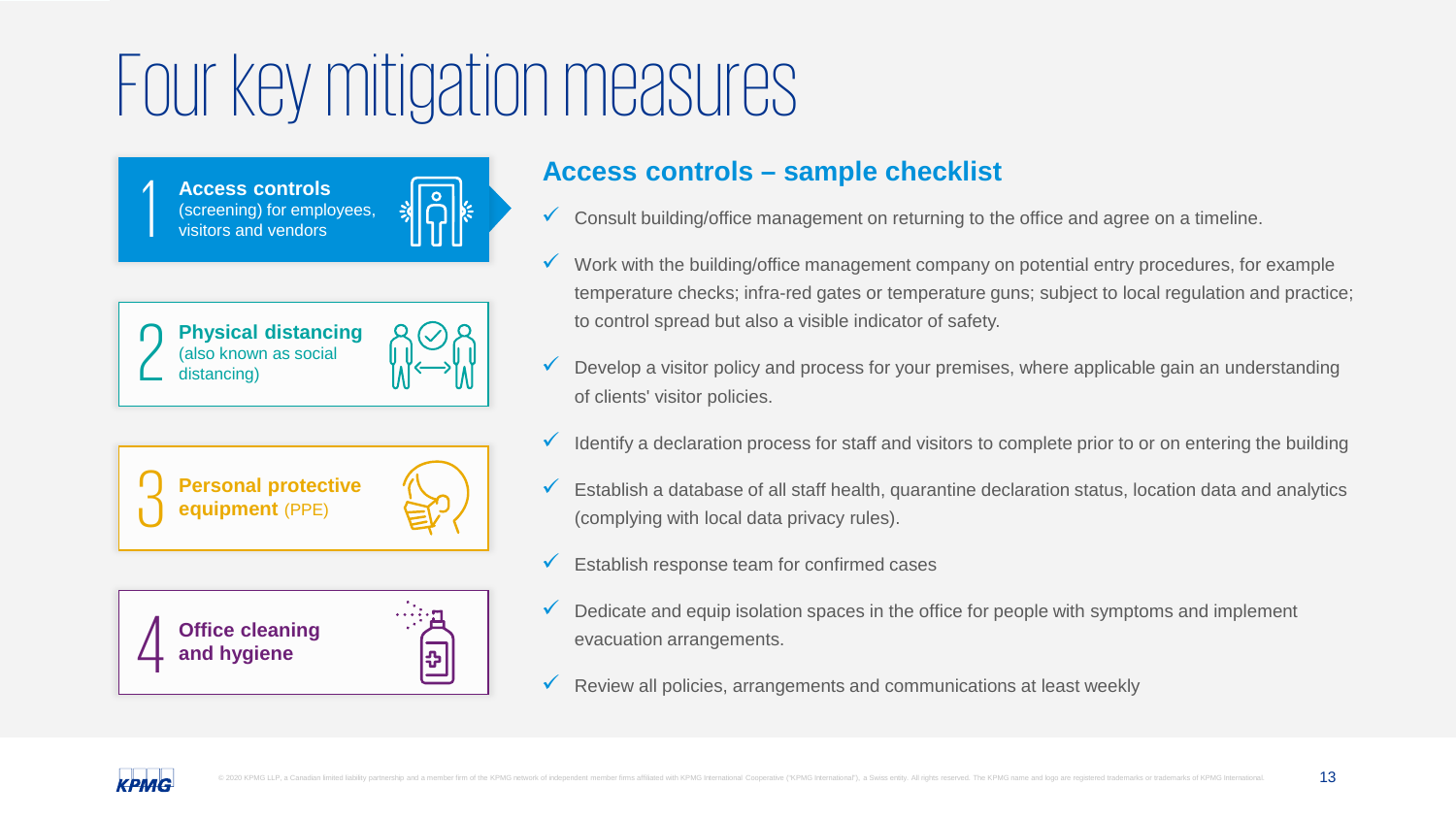<span id="page-13-0"></span>**Access controls**  (screening) for employees,<br>visitors and vendors



**Physical distancing**  (also known as social<br>  $\sum_{\text{distance}}$  distancing)





**Office cleaning**<br>and hygiene

Employees should remain a distance of 2 metres (6 feet) from others to lower the risk of contamination. Organizations should consider the physical distance between employees around the workstations and how its people move through their offices.

This includes lobbies, elevators, workspaces, conference rooms, food service areas, collaboration spaces, staircases, reception areas and even hallways. Organizations should create limits on the number of people who can frequent a particular location at one time, to include face-to-face meetings, to facilitate this physical distancing measure. Offices may need to close certain areas to reduce the risk of close contact.

Organizations should consider ways to control the number of employees who can come into the office. This may require having employees work in the office on alternate days, creating shifts, scheduled arrival and departure times, identifying those who can continue to work full-time on a remote basis, and other plans to reduce the number of employees in the office, to safely and easily enable those in the office to carry out the 2-metre requirement.

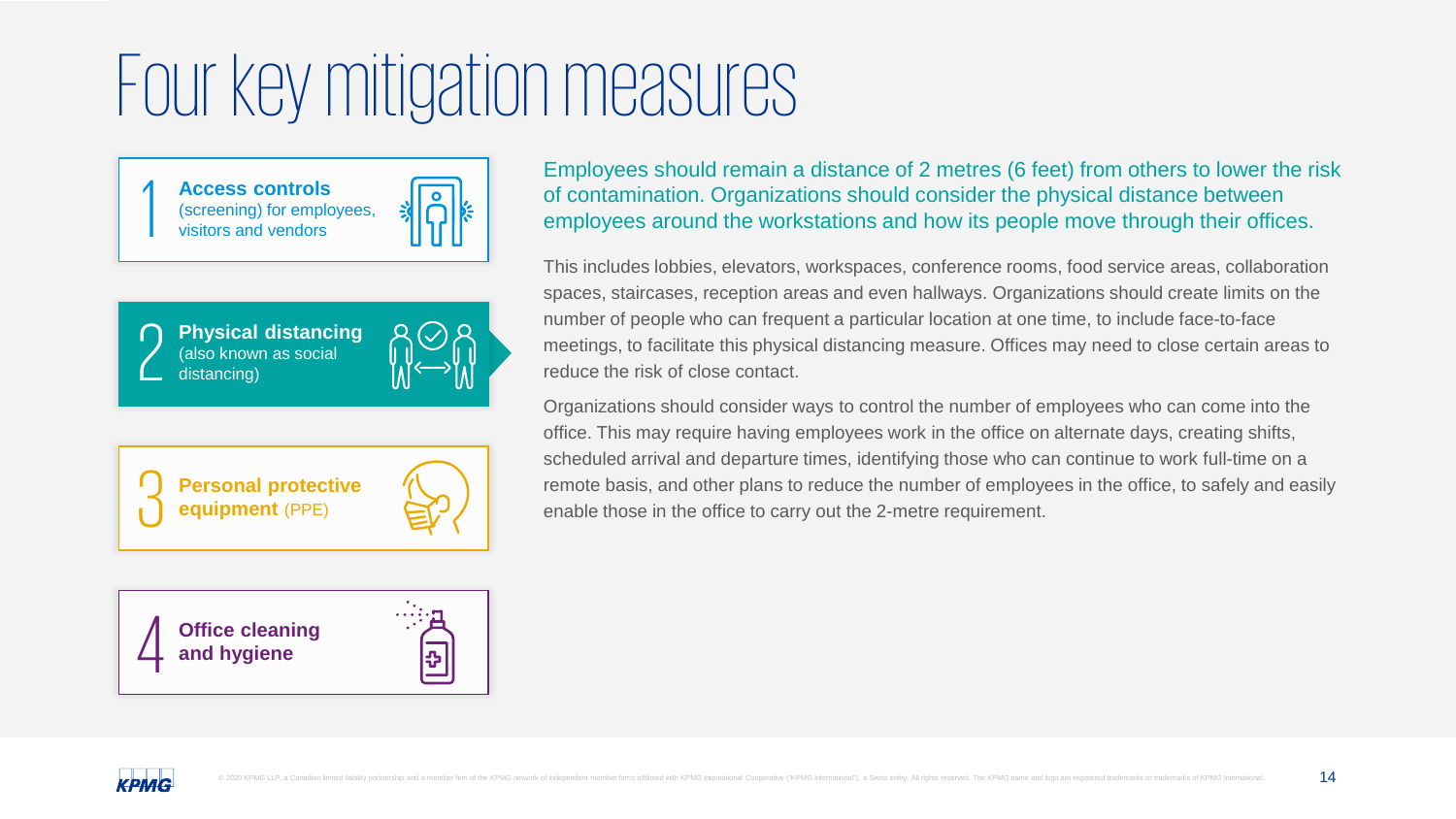(screening) for employees,<br>visitors and vendors



**Physical distancing**  (also known as social<br>  $\sum_{\text{distance}}$  distancing)







### **Physical distancing – sample checklist** Access controls

- $\checkmark$  Define 'essential workers' who cannot work remotely for business continuity purposes and identify those workers who need a specialized work station and should not be working from home for a prolonged period.
- Establish approach whereby only a percentage of employees are present on premise at the same time (with the remaining staff working remotely). Split teams and units into A, B, C teams. Develop a schedule for them to alternate presence in the office. Develop hand-over protocols.
- Establish social distancing routines in the office, such as reduced presence in the office, staggered arrival, departure and lunch times, reduced lift usage, access to meeting areas etc.
- Reduce people flow hallways, staircases, elevator lobbies, receptions
- $\checkmark$  Ensure two-metre distant seating and spacing in wait lines and set up the office accordingly
- $\checkmark$  Develop meeting policy (e.g.: no meetings with more than 4 attendees)
- $\checkmark$  Provide safe eating arrangements in the office
- $\checkmark$  Prohibit large gatherings
- $\checkmark$  Consider the closing of collaboration spaces, training centres, cafeterias and staff rooms
- $\checkmark$  Review all policies, arrangements and communications at least weekly

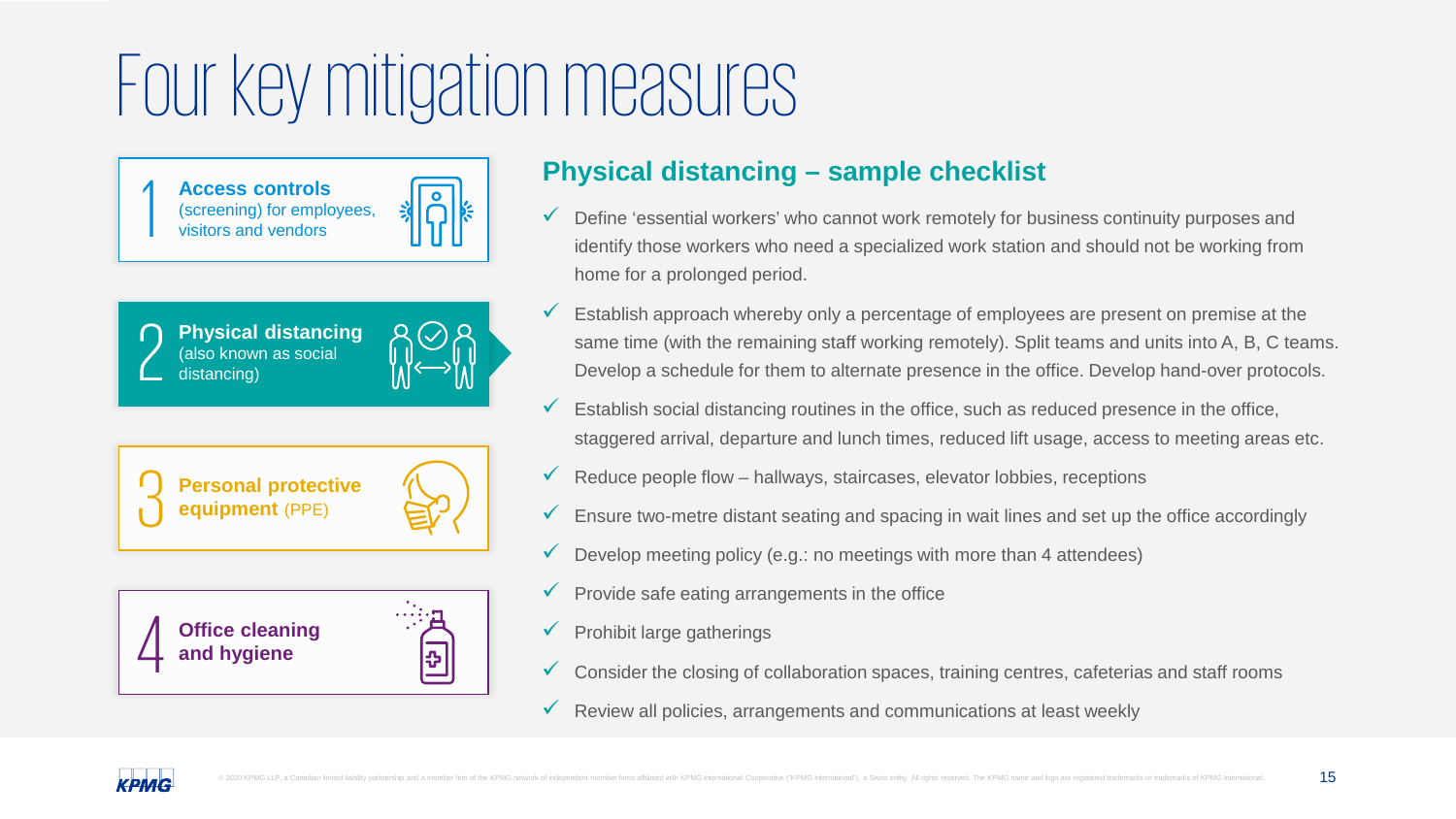**Access controls**  (screening) for employees,<br>visitors and vendors



**Physical distancing Physical distancial**<br>(also known as social<br>distancing)





**Office cleaning and hygiene** 

According to health and government guidance, organizations should source and provide appropriate PPE for all employees, customers and business partners if deemed necessary and assuming it is safe to do so. This includes face masks and gloves. Health authorities have determined that some people may be infected with COVID-19, but may have no symptoms, and thus can unknowingly transmit the virus to others.

Organizations should determine what types of masks and face coverings are acceptable in their location and engage procurement staff to establish supplies to support this requirement. In certain countries where there is a shortage of masks, government advice may be that, to protect supplies to front-line health workers, the general public should not use medically-approved masks. In such circumstances organizations may choose to follow whatever alternative government guidance is provided or recommend the use of home-made masks until such time as commercial masks are readily available.

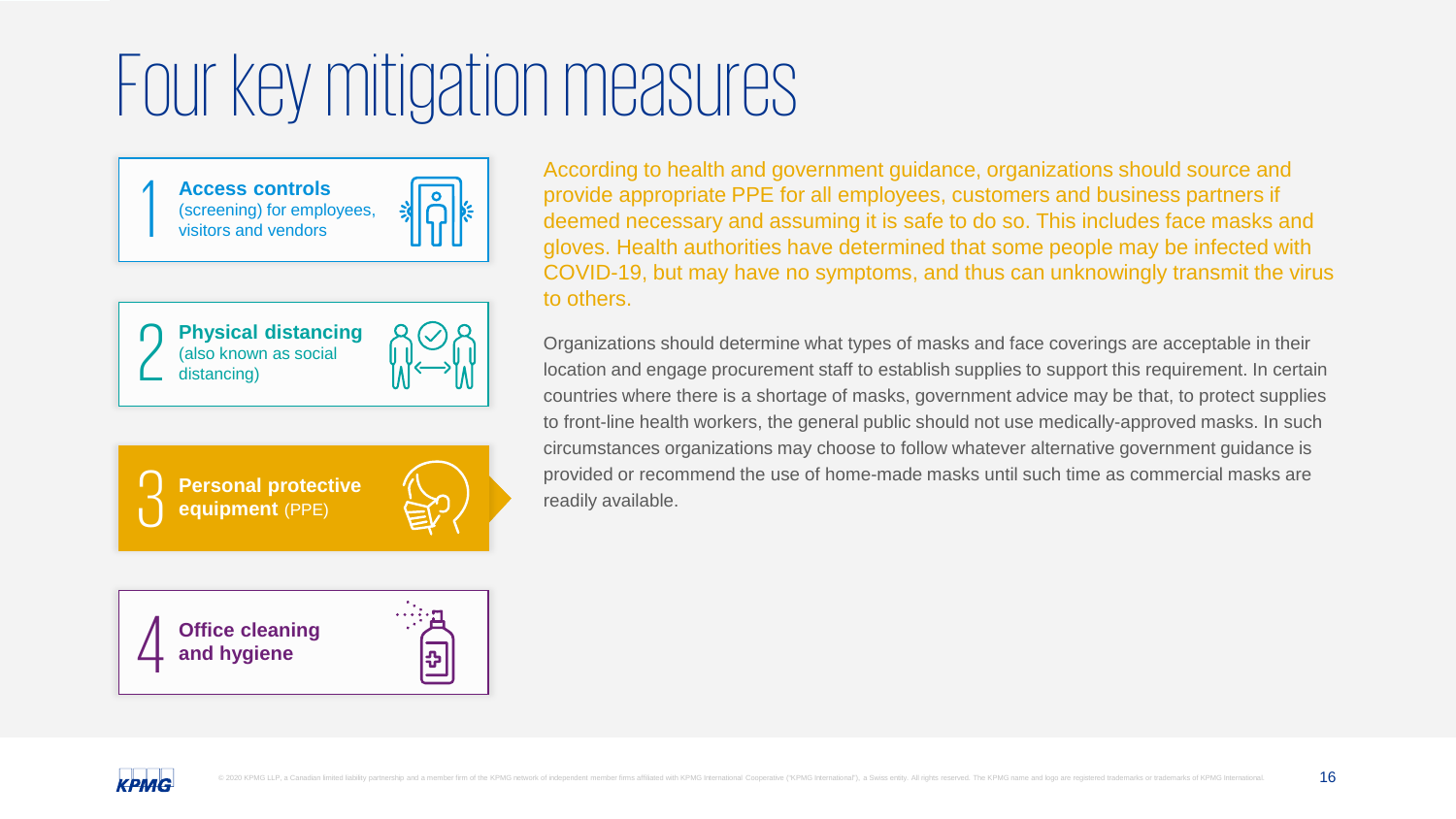(screening) for employees,<br>visitors and vendors

**Physical distancing** 

**Personal protective** 

**equipment** (PPE)

**Physical distancial**<br>(also known as social<br>distancing)



### **PPE – Sample checklist** Access controls

- $\checkmark$  Ensure thermometers and personal protective equipment are readily available at work sites and guidance on use is displayed in key locations.
- Consider wearing masks at work mandatory
- Understand client policy for PPE
- $\checkmark$  Emphasize wearing masks during commute or at client locations
- If applicable, procurement to identify satisfactory supply of masks for employees and visitors
- $\checkmark$  If applicable, implement guidance for fitting and wearing masks for employees and visitors
- $\checkmark$  Review all policies, arrangements and communications at least weekly





ე<br>ე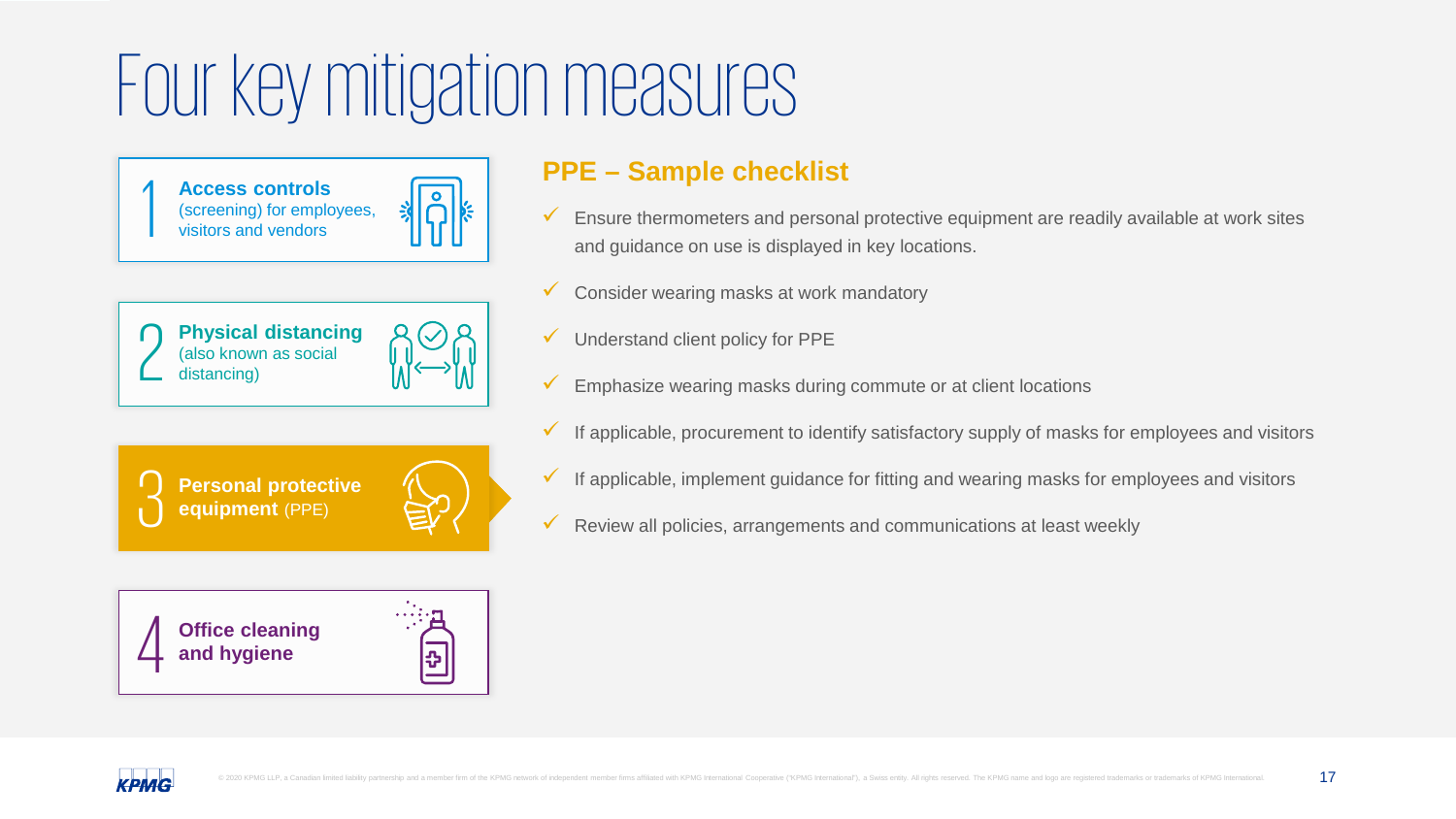**Access controls**  (screening) for employees,<br>visitors and vendors



**Physical distancing Physical distancial**<br>(also known as social<br>distancing)







Organizations should consider conducting a "deep clean" of all office spaces prior to reopening. Once open, firms should increase the frequency of office cleaning in high-traffic areas with a focus on elevators, door handles, tables, light switches, countertops, telephones, desks, keyboards, toilets, faucets, sinks, etc. Ensure that appropriate additional measures are also taken to sanitize any office equipment or IT peripherals that are shared amongst employees.

#### **Organizations should:**

- Ensure that staff, contractors and visitors have access to places where they can wash their hands with soap and water.
- Place ample supplies of tissues through the office along with "no touch" waste disposal bins
- Place ample supplies of hand sanitizer throughout the office
- Arrange for an external vendor to provide a deep cleanse should a case in the workplace be identified.
- Place cleaning wipes near equipment such as copiers, shared appliances, etc.

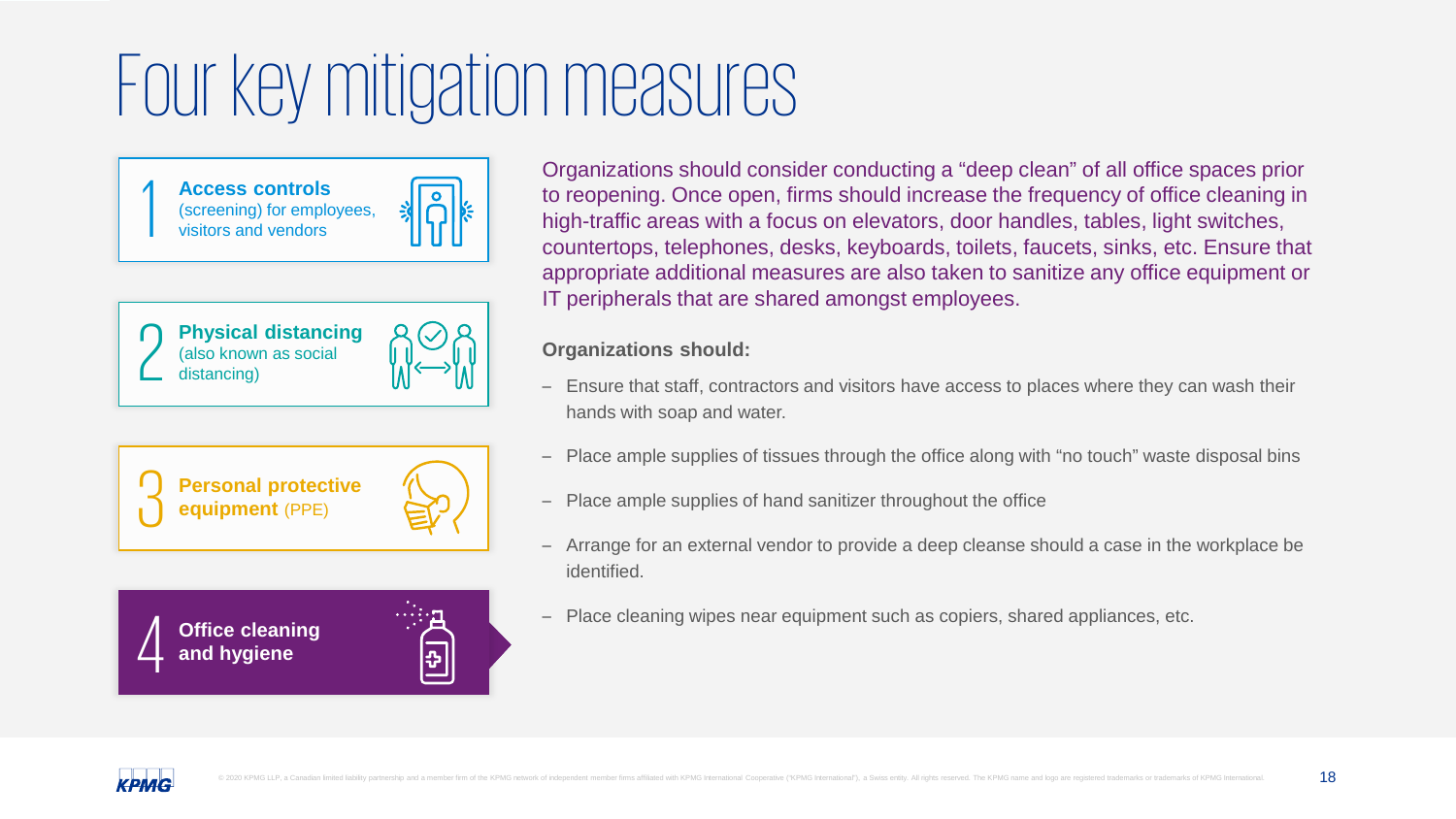(screening) for employees,<br>visitors and vendors



**Physical distancing Physical distancial**<br>(also known as social<br>distancing)







### **Office cleaning and hygiene – sample checklist** Access controls

- $\checkmark$  Complete pre-entry deep clean
- $\checkmark$  Ensure that staff, contractors and visitors have access to places where they can wash their hands with soap and water and make these places visible.
- Prepare a cleaning schedule for regular workplace disinfection; monitoring, checks and additional measures are also taken to sanitize any IT and office equipment.
- $\checkmark$  Prepare a cleaning schedule for "high touch" areas to include lifts/elevators, door handles, tables, light switches, countertops, telephones, desks, keyboards, toilets, faucets, sinks, etc.
- $\checkmark$  Ensure wipes are available for employees to clean IT equipment, phones
- $\checkmark$  Ensure hand sanitizers are readily available
- $\checkmark$  Provide tissues and no-touch disposal bins
- $\checkmark$  Establish cleaning response team for confirmed cases
- $\checkmark$  Review all policies, arrangements and communications at least weekly

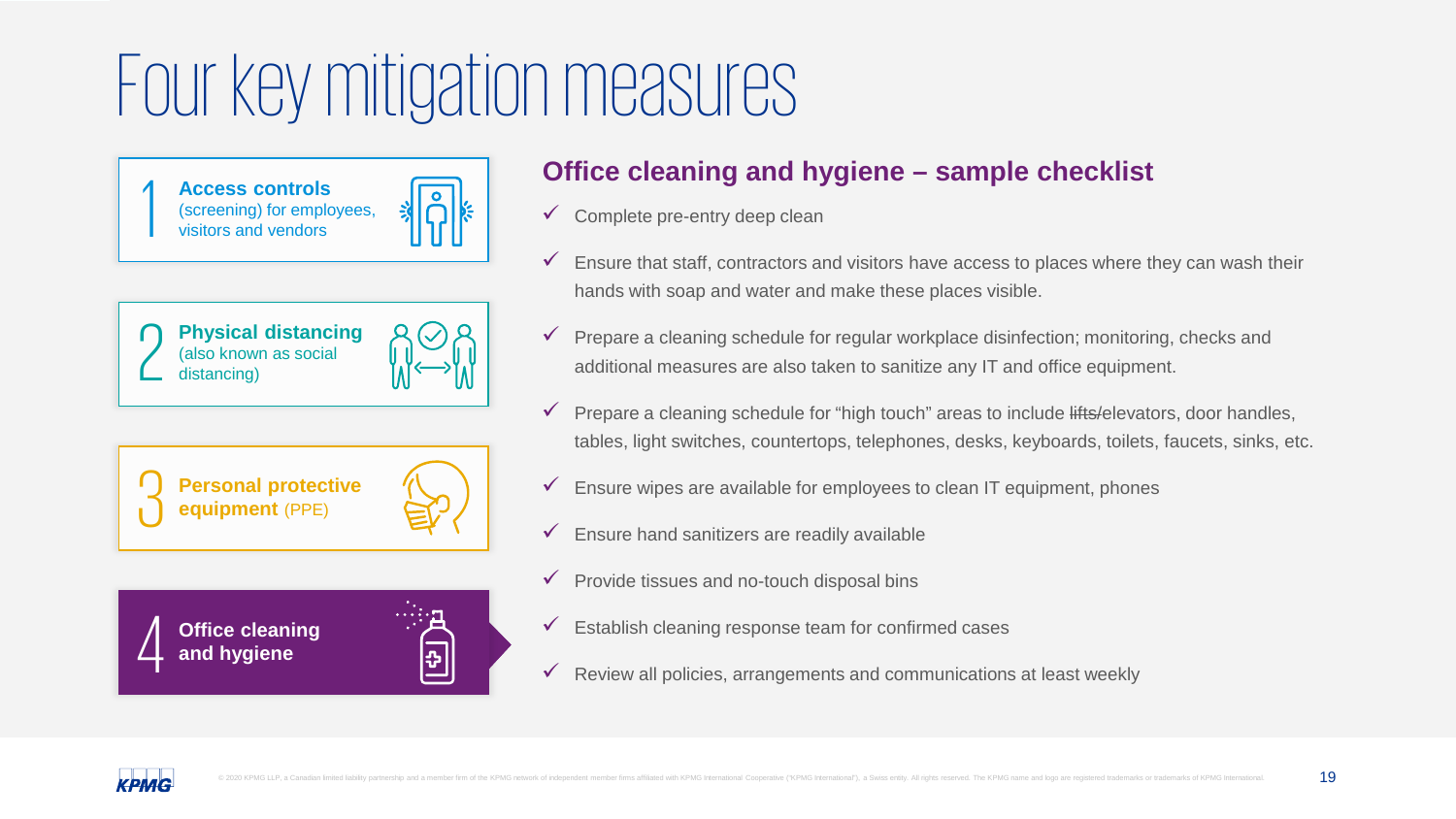### Looking ahead to a new reality

The impact of COVID-19 led to many workforces shifting to remote working. This shift drives an accelerated roll-out and adoption of virtual collaboration tools that could have otherwise taken years.

Organizations are looking closely at their digital strategies and recognize how essential these are to maintaining a remote workforce, to remain competitive, and to serve their customers in this new reality.

#### **Considerations for organizations:**

- What will the "new reality" look like once the risk of COVID-19 subsides?
- Will workers be eager to return to the office after they have embraced remote working?
- If productivity levels have not been impacted, is the cost of real estate necessary for the organization?
- What has been the impact on the workforce and overall business performance without international travel?
- Have meetings been as productive when held virtually?
- How can the impact to the organization's environmental and sustainability goals be sustained?

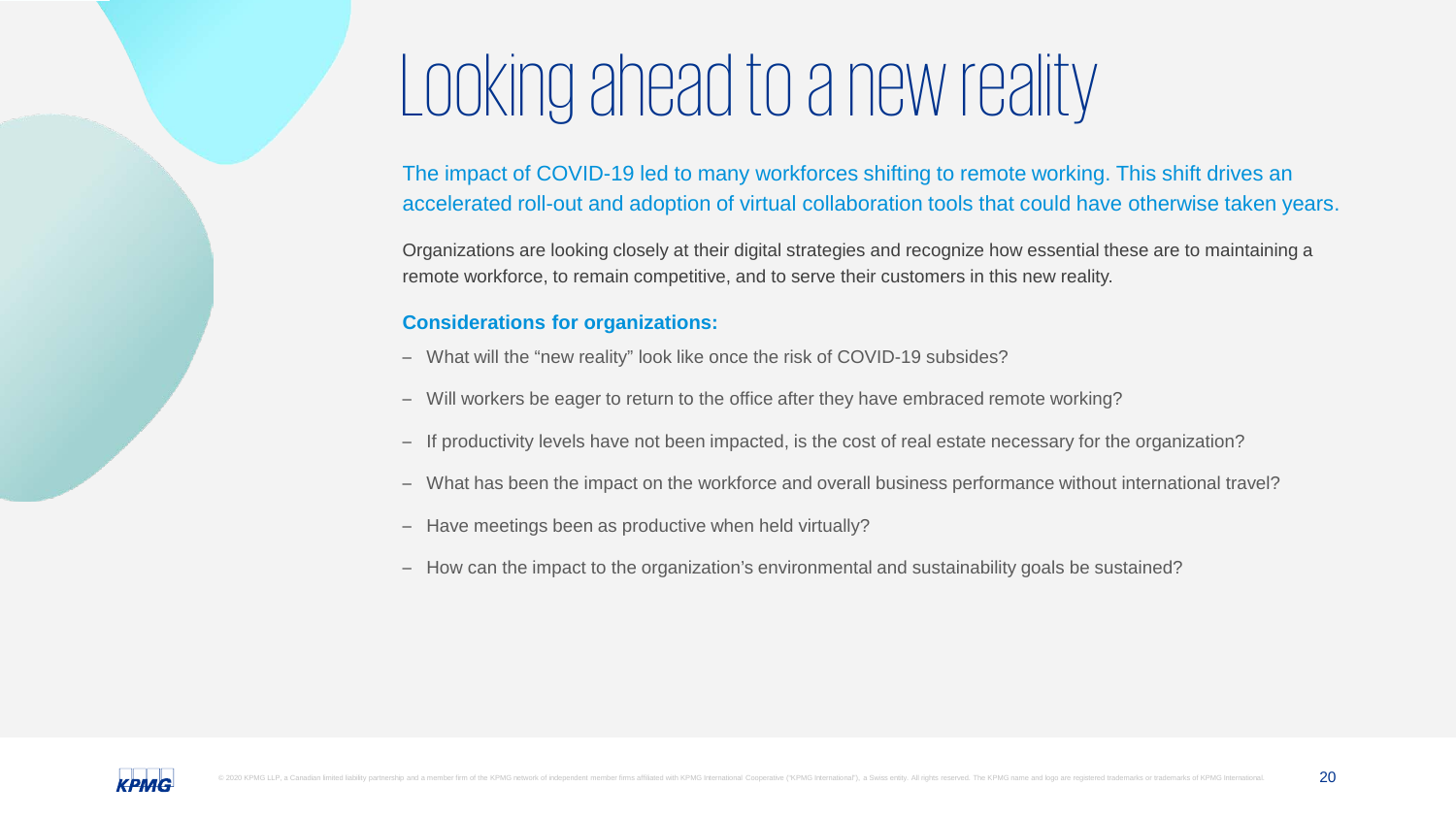## Start building an action plan

**Access a comprehensive playbook for returning safely to the workplace**



### **KPMG's Return to the Workplace playbook**

Based on a people-centric framework, we have built a comprehensive playbook with specific actions tagged to various work environments (e.g.: industrial, office, retail) and return stages.

- $\bigodot$ Contact a local KPMG partner or [email us](mailto:covidresponse@kpmg.ca?subject=Returning%20to%20the%20workplace) for more information
- $\bigodot$ Visit [home.kpmg/ca/covid19](http://home.kpmg/ca/covid19) for additional resources

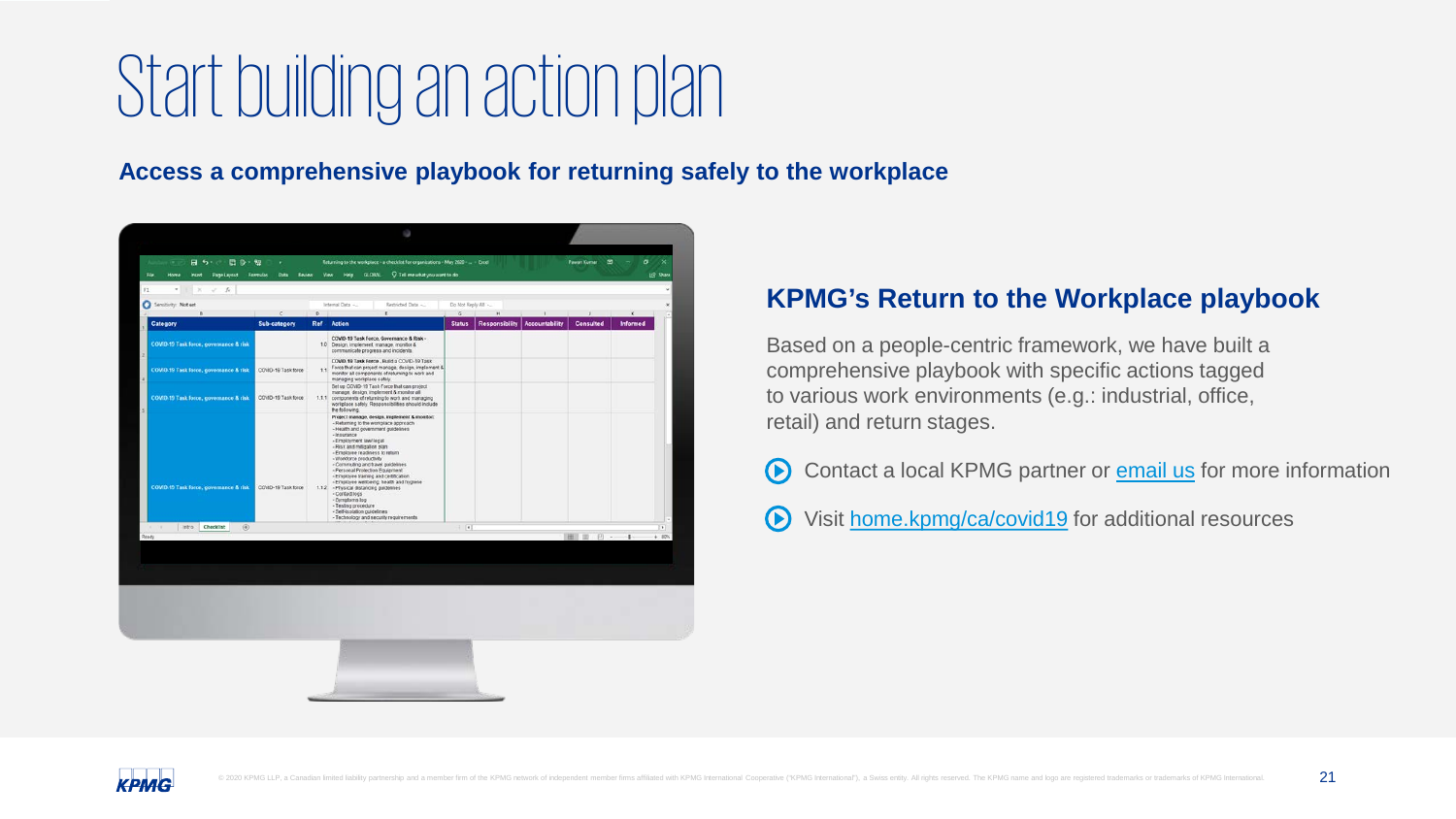### Contact us

**Stephanie Terrill**  National Leader, Management Consulting 416-777-8994 sterrill@kpmg.ca

**Benoit Lacoste-Bienvenue**  Regional Managing Partner, **Quebec** 514-840-2269 bbienvenue@kpmg.ca

**Walter Pela** Regional Managing Partner, Greater Vancouver Area 604-691-3193 wpela@kpmg.ca

**Murray Suey**  Regional Managing Partner, **Calgary** 403-691-8474 msuey@kpmg.ca

**Sebastian Distefano** Regional Managing Partner, Greater Toronto Area

416-777-8386 sdistefano@kpmg.ca **Ruth Todd**  Regional Managing Partner, Regions East 905-687-3287 retodd@kpmg.ca

**Austin Abas** Regional Managing Partner, Regions West 204-957-2217 aabas@kpmg.ca